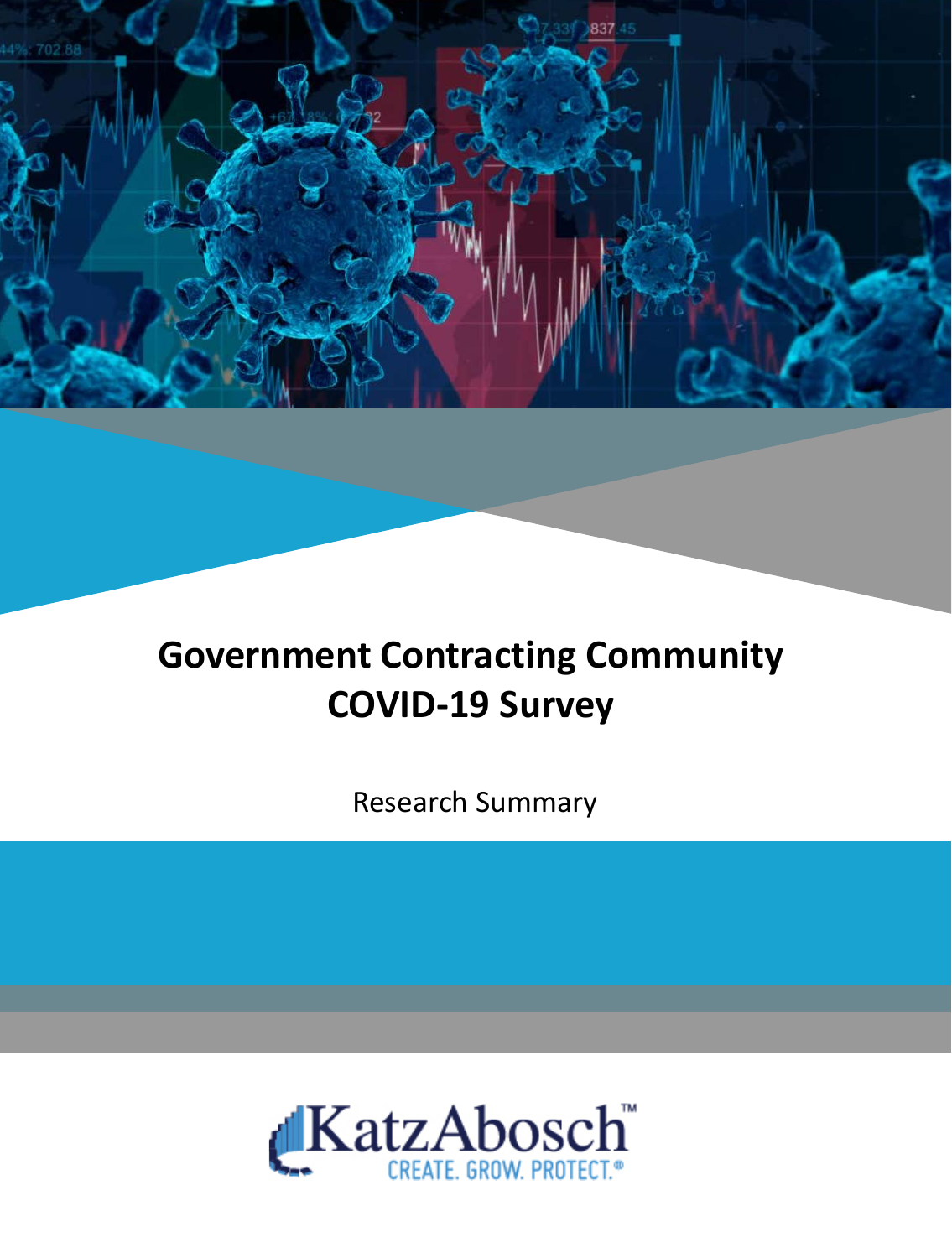### **SUMMARY**

#### **WHY**

This study is part of KatzAbosch's ongoing commitment to conduct and share timely information to advance government contracting companies and the professionals who manage them. The COVID-19 pandemic has, as we all know, hit the industry with some unprecedented labor and financial obstacles. To get a sense of how government contracting companies are responding we reached out to our clients and contacts and invited them to participate in our peer survey.

The goal was to provide general benchmarking data to local companies around the impact COVID-19 to help reinforce operational best practices and highlight planning opportunities to allow your company to thrive in the next 3 to 12 months.

#### **INSIGHTS**

Due to COVID-19 companies had to aggressively undertake workflow changes that impacted dayto-day operations for them.

The graph to the right represents the trifecta elements that emerged which will impact future planning.



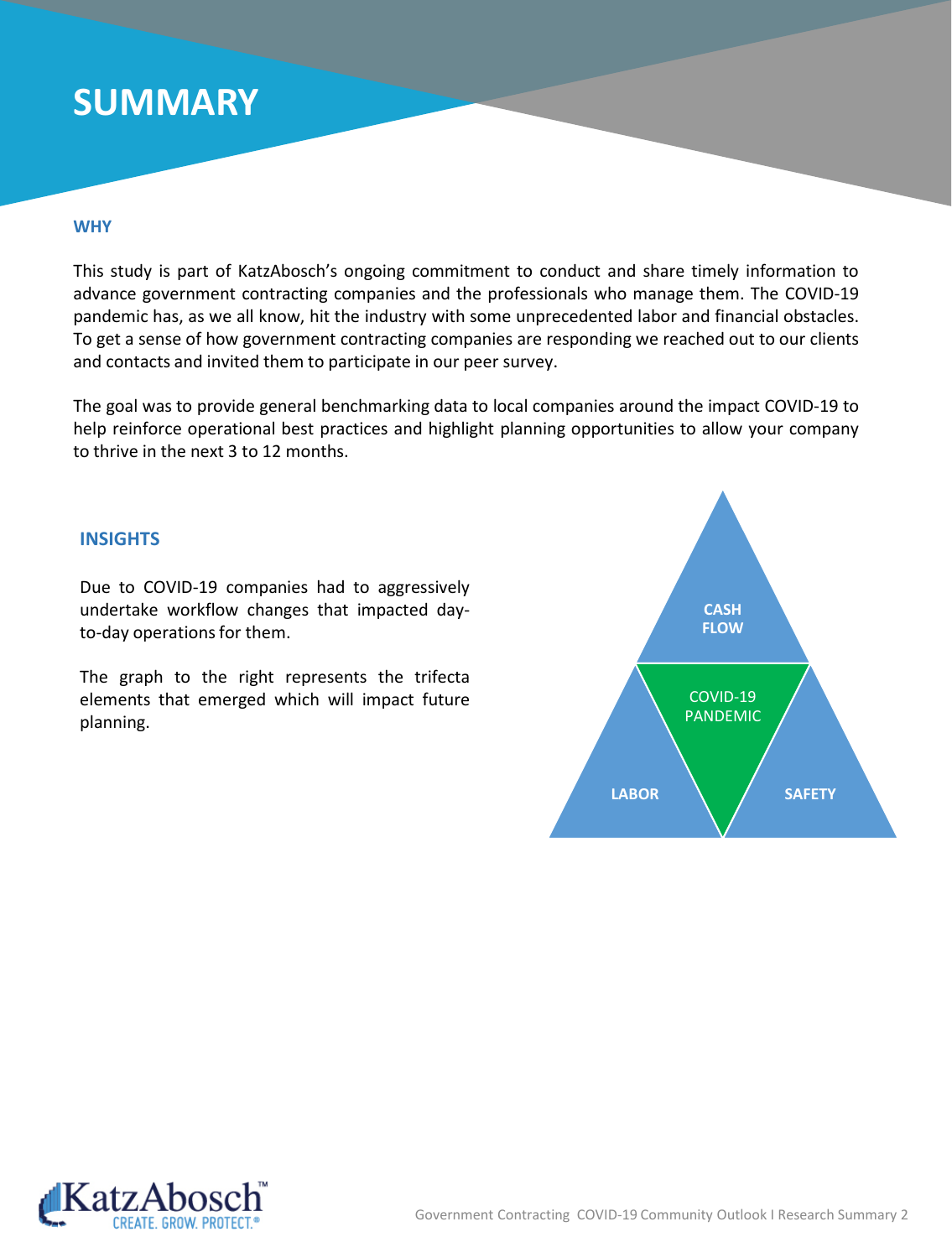## **THE SAMPLE**

Over 50 percent of the sample are Prime Contractors and Subcontractors. Most of the respondents' companies fall in the gross revenue size of 5 to 25 million. A large percentage of respondents have fixed fee contracts; followed by time and material.





#### Figure 3: Majority of contract types

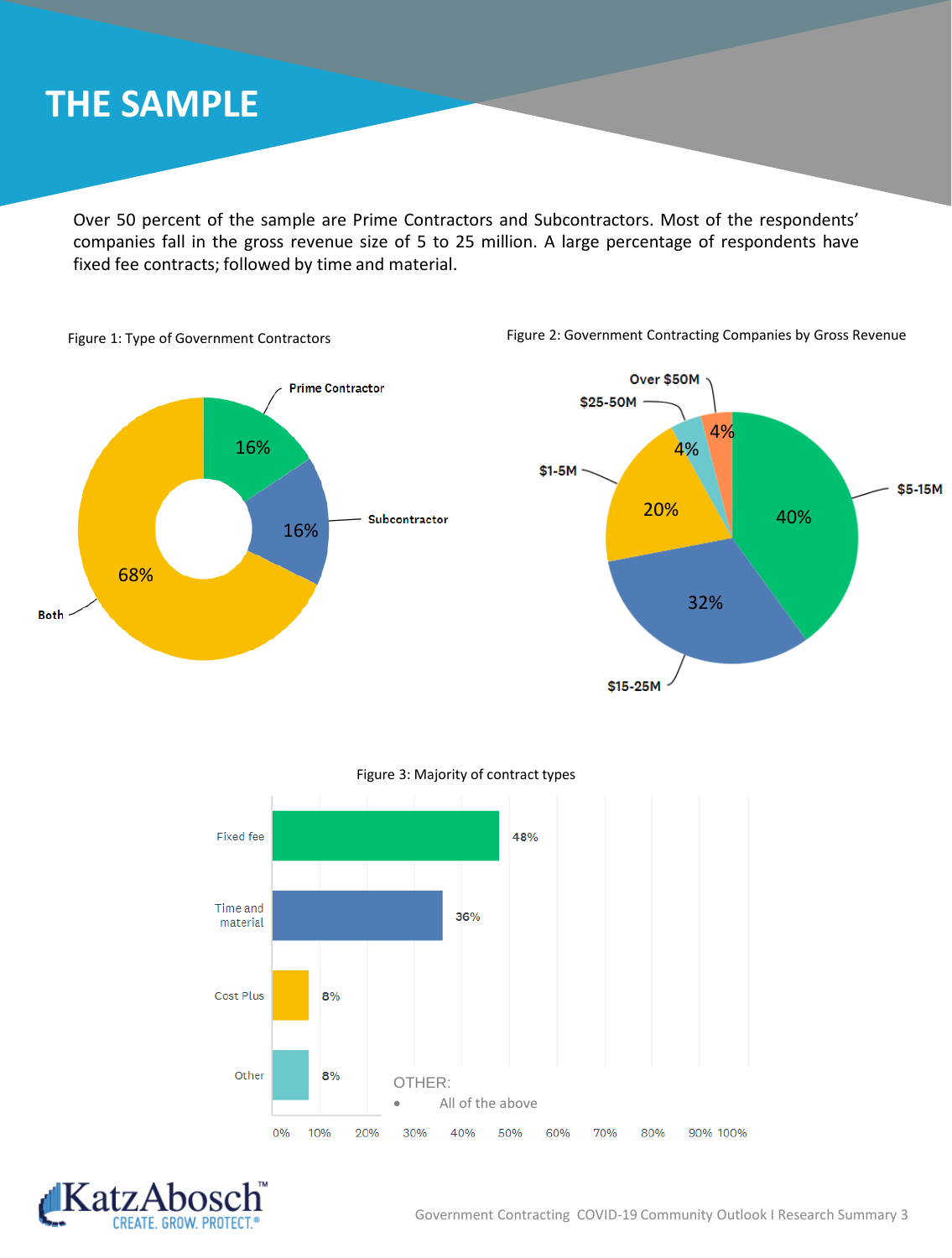# **REVENUE ENVIRONMENT**

The COVID-19 pandemic has government contracting companies juggling a number of financial obstacles and challenges. However, a little under a half of the survey respondents feel confident their revenue will remain the same. Followed closely by 36 percent confident it will only be down slightly. This outlook may be off-set by the Paycheck Protection Program benefits. We will look more into that cash flow strategy on page 8.



Figure 4: Expected 2020 revenue/sales will be affected by COVID-19

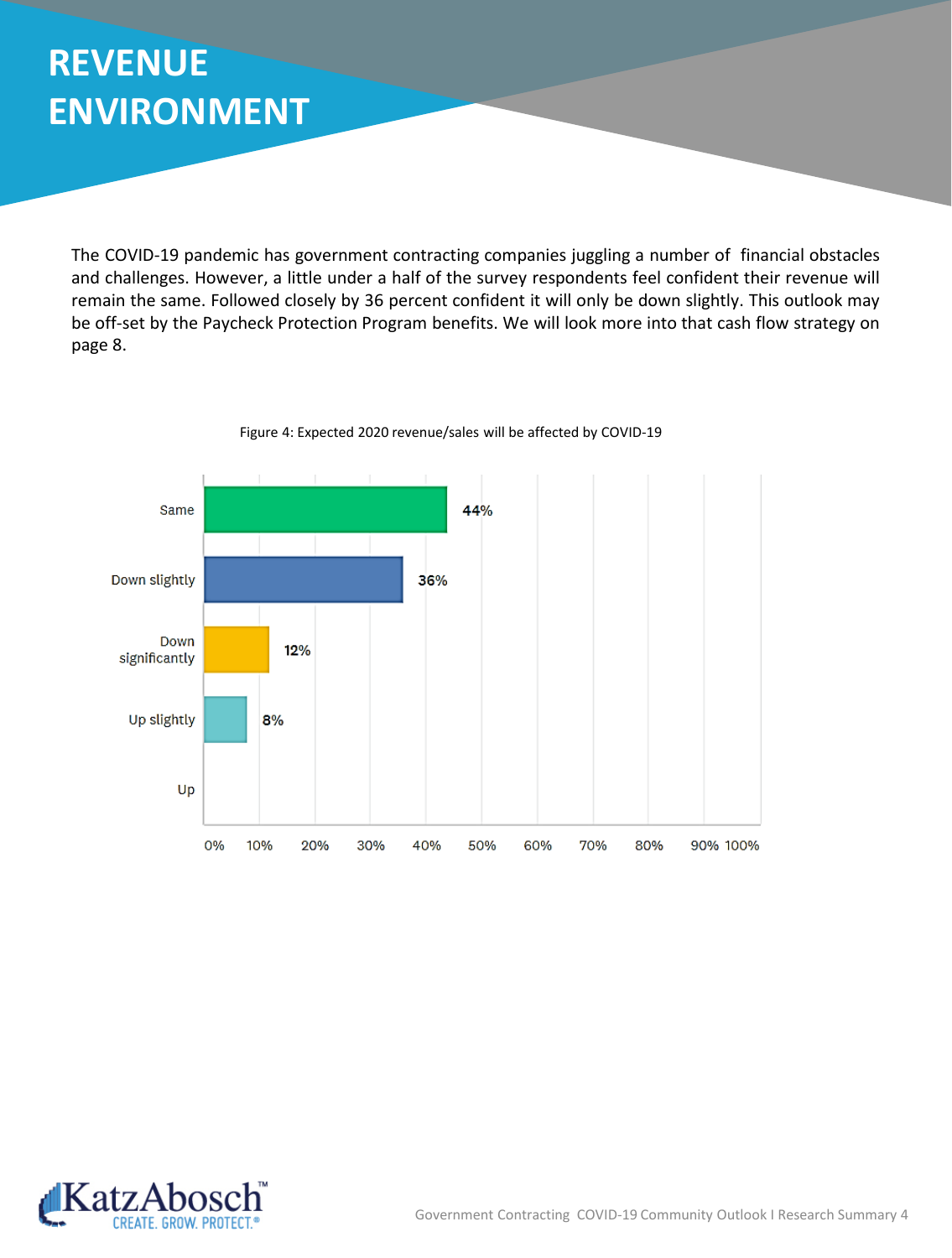# **REVENUE ENVIRONMENT**

In general responding contractors are concerned changes to the Federal budget will have a direct impact on their current and future contracts (Figure 5). Since March, most contractors have been considering submitting contract modifications or are taking a "wait and see" approach (Figure 6). This topic will be discussed more in our webinar on [Thursday,](https://katzabosch.zoom.us/meeting/register/tJYkdOmpqz4qHd2o3Auj30WEXq0hBh9vU9T1) August 27.



Figure 5: Percentage of Contractors Concerned that the Changes in the Federal Budget Will Have a Direct Impact on Current and Future Contracts





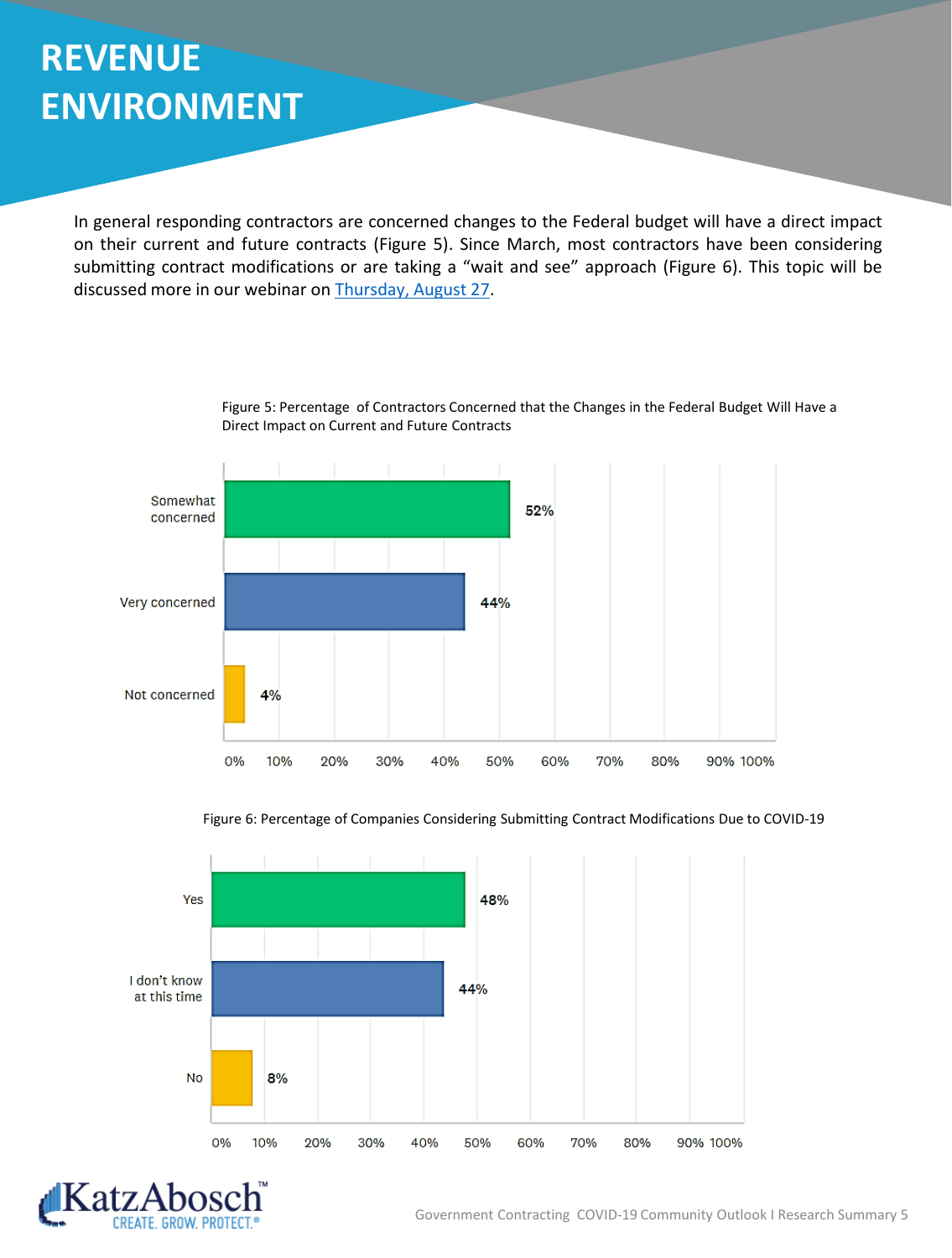# **REVENUE ENVIRONMENT**

There is a trend that work will be sluggish over the next year as seen by the status of the survey respondents' comments on their 2019 and 2020 RFP pipelines. Overall, companies are actively submitting, and no one has experienced any withdraws. This indicates that expected revenue may be overly optimistic (Refer Back to Page 5 graphs).



Figure 7: Status of 2019 RFPs



#### Figure 8: Status of 2020 RFPs

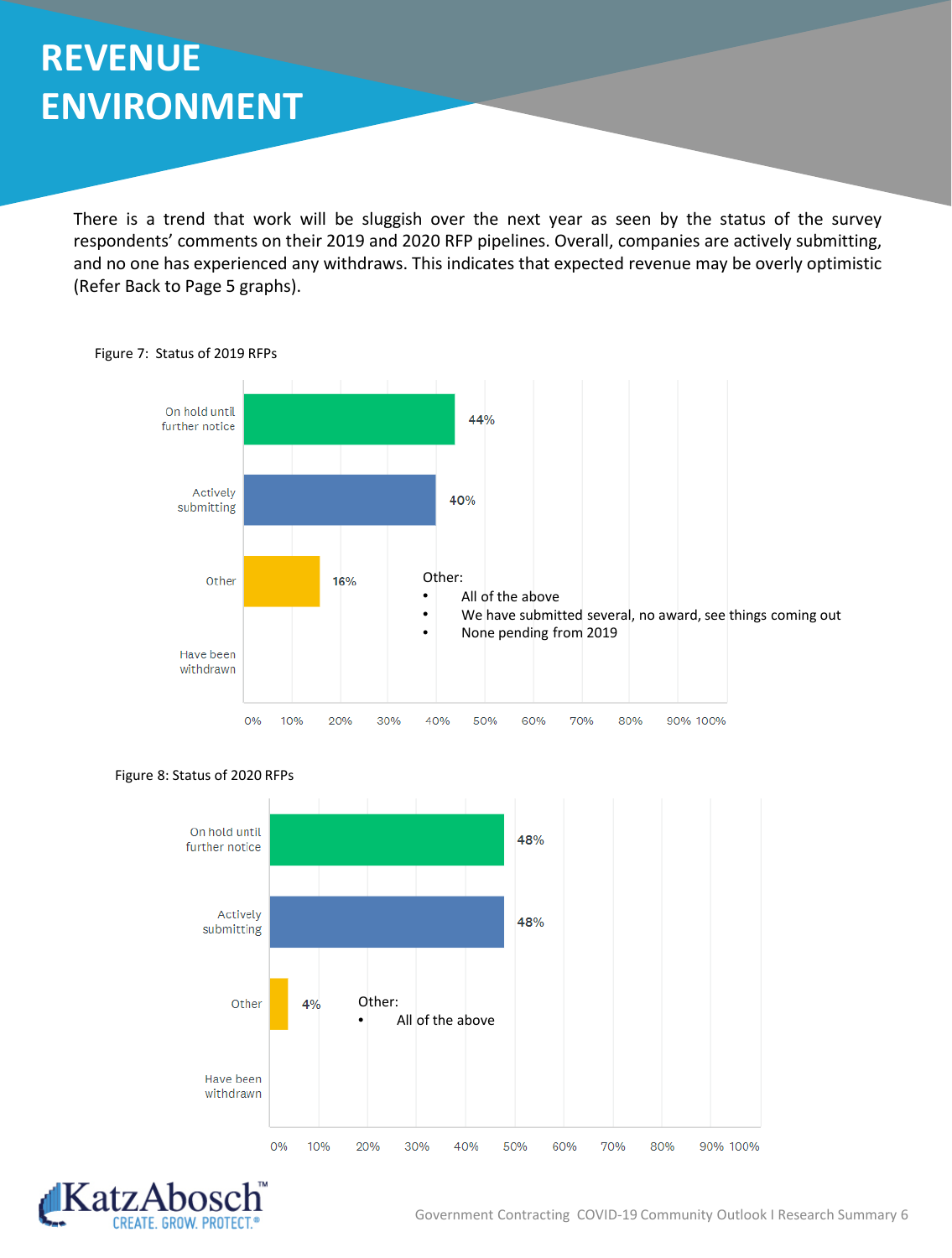# **CASH FLOW OUTLOOK**

### **OVERVIEW OF THE NEXT 12 MONTHS**

Overall there is only a slight growing concern that COVID-19 will be impacting the industry and cash flow into the following spring. As such we recommend focusing on cost saving measures. Cost saving strategies may vary for each company. Top three for the government contracting industry typically are:

- Extend terms with vendors
- Right-size your expenditures
- Project PPP expenditures

We will be discussing this topic more during the webinar on [August](https://katzabosch.zoom.us/meeting/register/tJYkdOmpqz4qHd2o3Auj30WEXq0hBh9vU9T1)  $27<sup>h</sup>$ .



Figure 9: Percentage of companies concerned with cash flow over the next 3 to 12 months

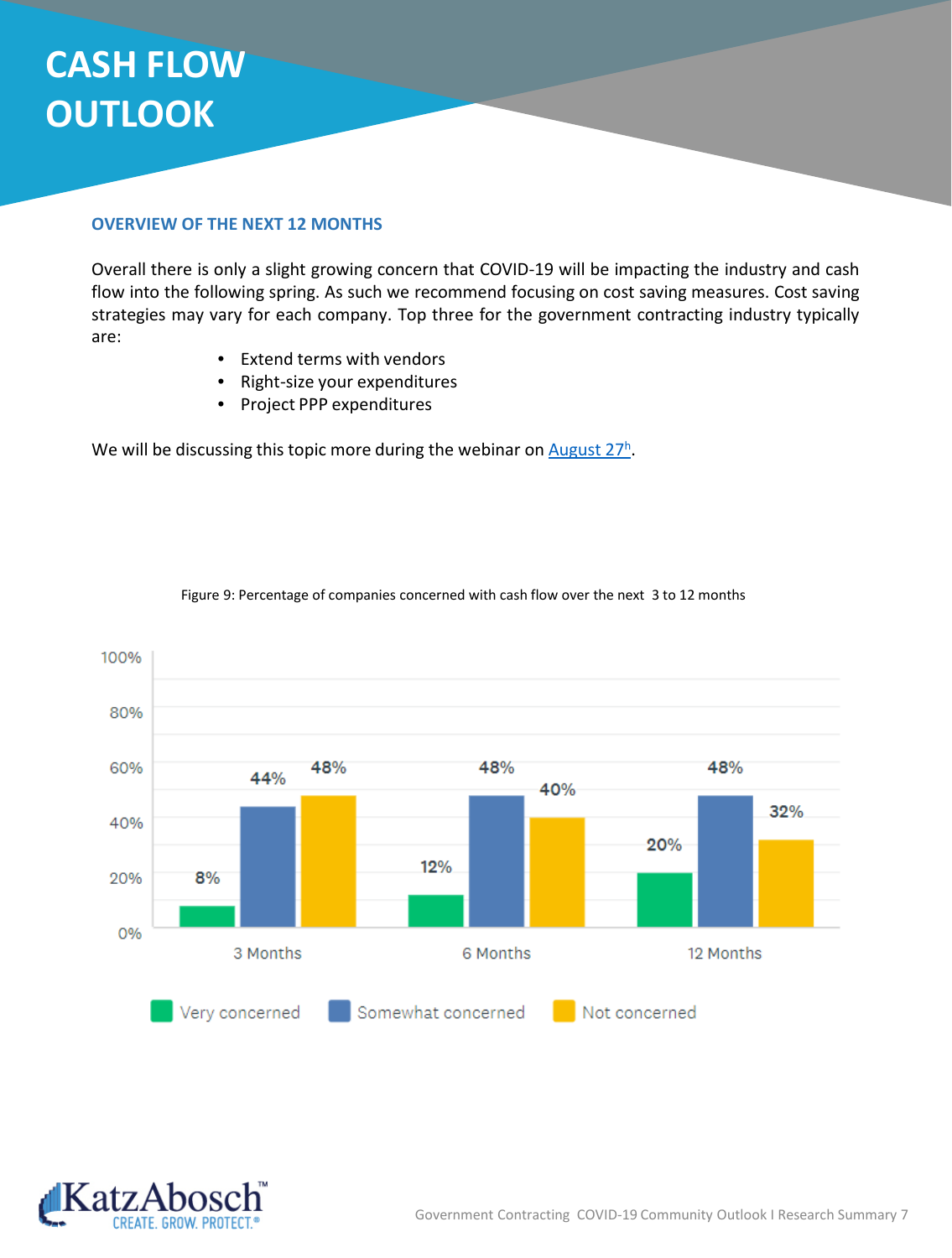# **CASH FLOW OUTLOOK**

.

### **PAYCHECK PROTECTION PROGRAM AND FORGIVENESS OF DEBT**

The graph to the right (Figure 10) represents the percentage of companies taking advantage of the forgiveness of debt under the Paycheck Protection Program. Figure 11 shows government contracting companies are concerned about the complicated process of receiving reimbursement under Section 3610.

Figure 10: Percentage of Companies Taking Advantage of Forgiveness of Debt Under the Paycheck Protection Program



Figure 11: Percentage of Companies Concerned About the Complicated Process of Getting Reimbursement Under Section 3610



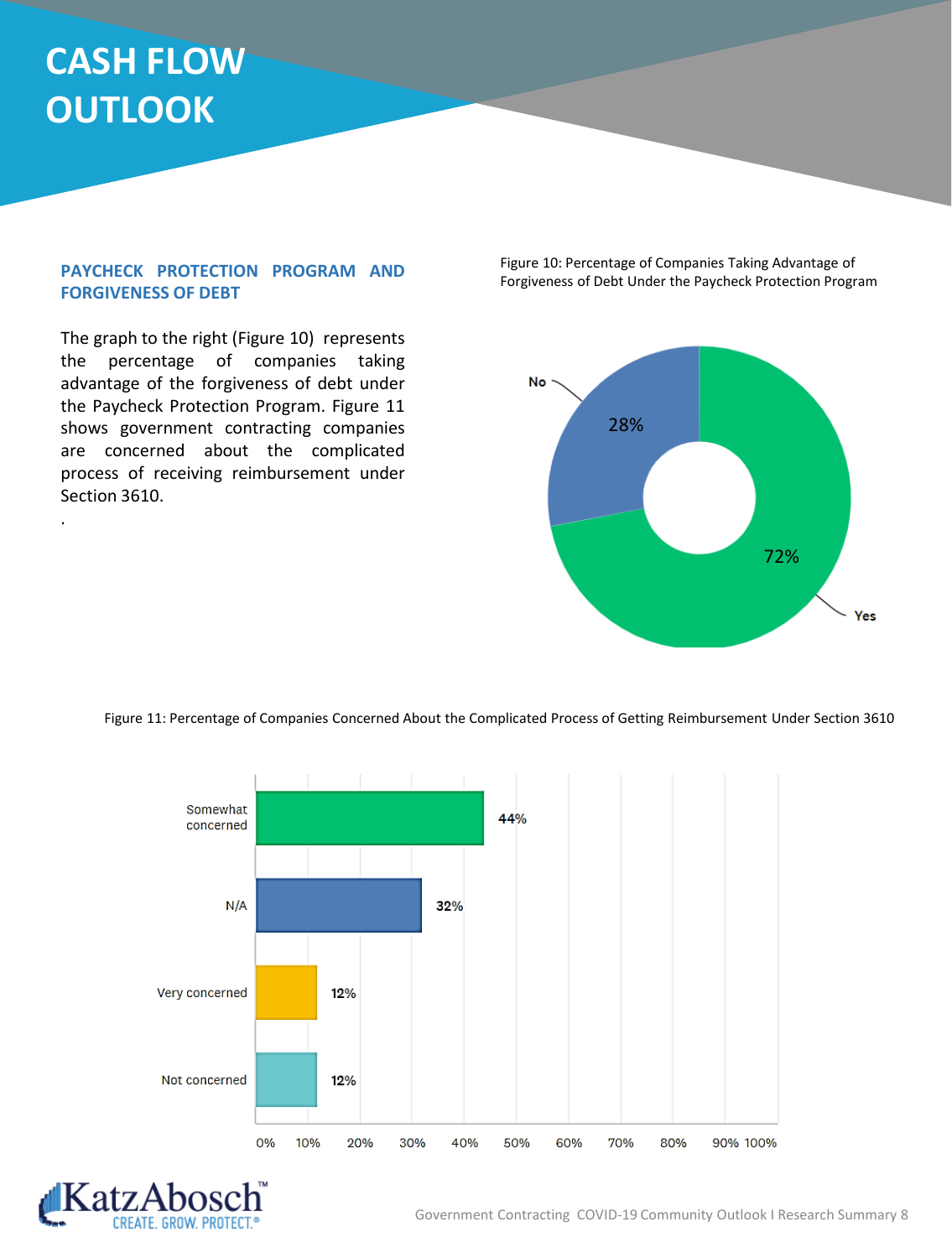# **SAFETEY OUTLOOK**

### **PRODUCTIVITY**

Employee safety is priority number one. Telecommuting and productivity challenges includes various results for our survey respondents. Figure 13 shows a little under half of the survey respondents have remained open and operating during this time. We can also see that the rest of the companies are planning to reopen their facilities or offices over the next six months.



Figure 12: Percentage of Companies Expecting To See a Decrease In Billable and Non-Billable Work Productivity Due To Telecommuting



#### Figure 13: Percentage of Companies Expecting To Re-Open Their Facility/Office In The Next 3 To 12 Months

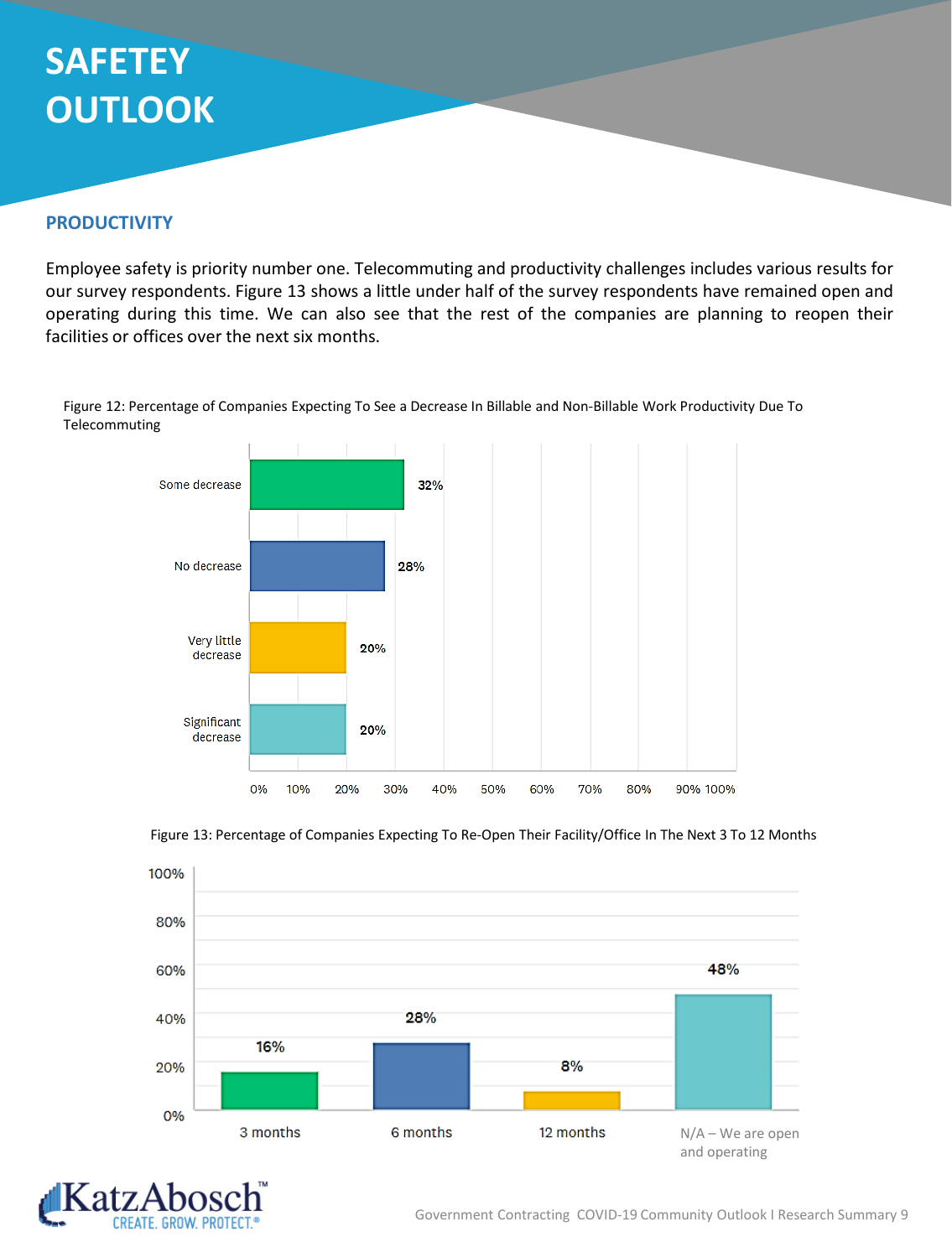# **SAFETY OUTLOOK**

### **LABOR RETENTION**

Challenges for employers will continue to be centered around making employees feel safe as they continue to work in government facilities. As indicated in Figure 14, there is a good mix of feelings between facilities hindering productivity with taking too many safety precautions and others not. The majority are concerned with having difficulties with employees returning to work due to COVID-19 related issues (Figure 15). Challenges such as: childcare, high-risk individuals, and coping with employees who test positive, may force companies to address their sick leave policies and communication strategies. Companies may be able to take advantage of the payroll tax credits for paying employees to stay home as specified under the expanded Family and Medical Leave Act (FMLA).



Figure 14: Companies Safety Concerns With Employees Returning To Work Inside A Government Facility

Figure 15: Percentage of Companies Concerned About Having Difficulty With Employees Returning Back To Work (i.e. they are unwilling to return due to COVID-19 related issues)?



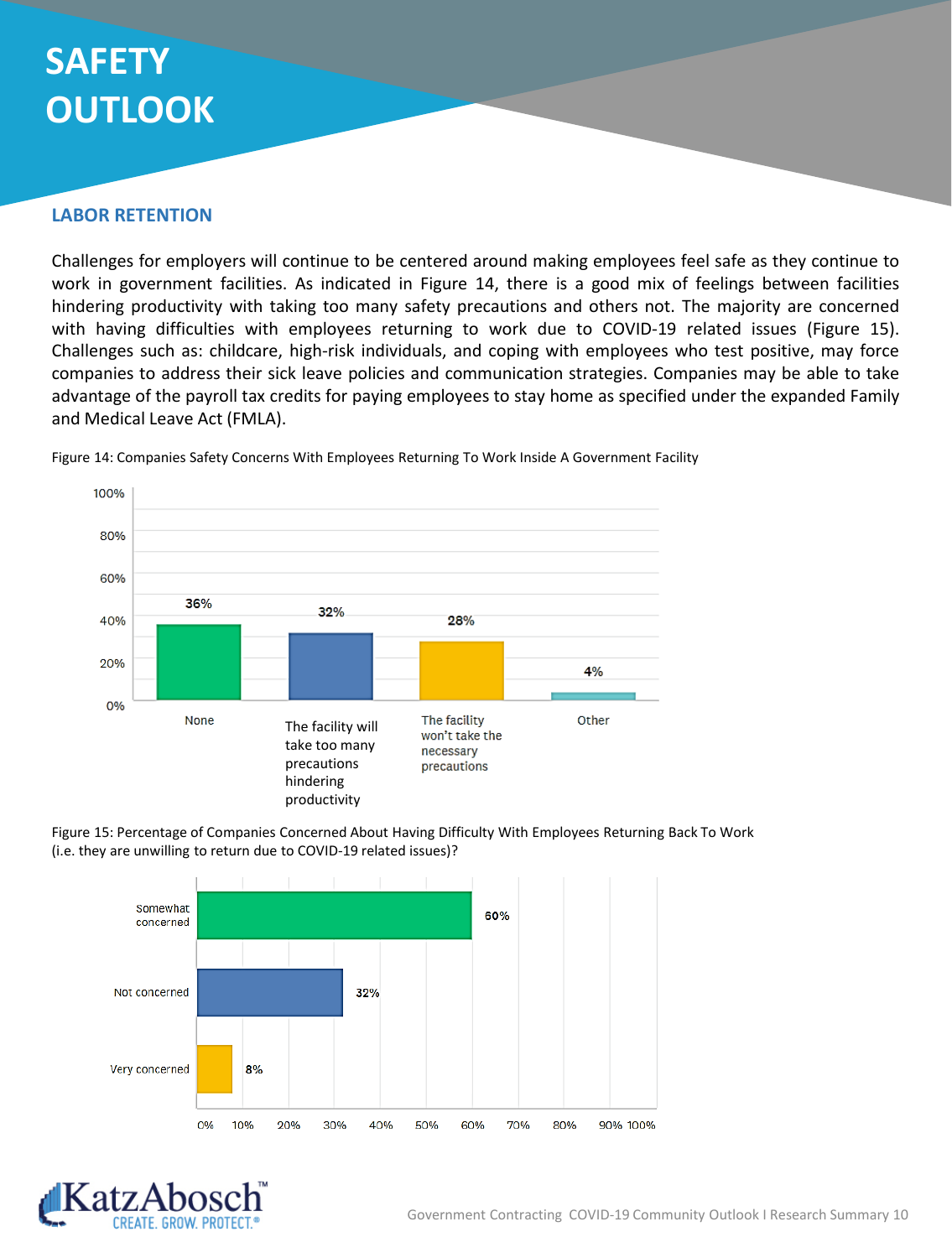# **NEXT 12 MONTHS OUTLOOK**

### **CHALLENGES DUE TO COVID-19**

The below graph (Figure 16) represents the percentage of government contractors who believe COVID-19 will impact their overhead rates. Many of the respondents are concerned, indicating they are anticipating a reduction of overhead rates as a result of COVID-19.



Figure 16: Percentage of Companies Concerned With COVID-19 Having A Significant Impact On Their Overhead Rates

Figure 17: Rate Ranges and Averages from the companies that provided the information

|                                   | <b>RATE RANGE</b> | <b>AVERAGE</b> |
|-----------------------------------|-------------------|----------------|
| <b>FRINGE RATE</b>                | $11 - 41$         | 29.25          |
| <b>INDIRECT RATE</b>              | $4 - 30$          | 13.6           |
| <b>GENERAL and ADMINISTRATIVE</b> | $6 - 22$          | 12.16          |

*Please note: Rates tend to vary depending on geographic location, type of work, and allocation based used in the calculations. Due to our sample size these rates may be skewed slightly then national results.*

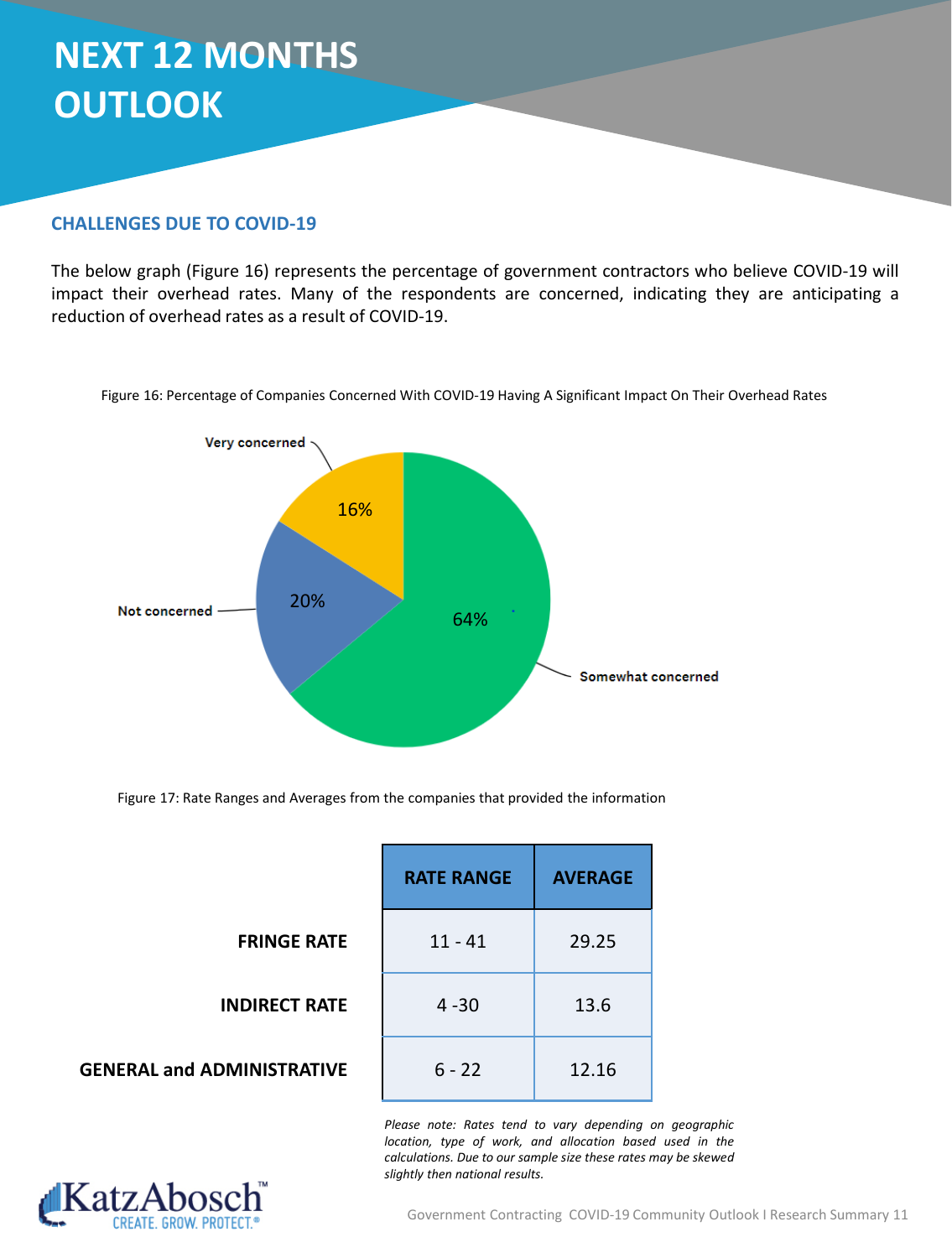# **NEXT 12 MONTHS OUTLOOK**

Not since the 2007 Great Recession has the industry been faced with such economic uncertainty. However, based on the survey responses, government contracting companies are somewhat undaunted with COVID-19 impacting the health of their business.

Figure 18 shows that the majority do not plan to decrease their workforce as a result of COVID-19. This and the previous graphs depicting the revenue environment provides a snapshot of an industry that plans to succeed despite the other slow downs that may be occurring around them in the next 3 to 6 months.

The challenge, as mentioned in the research report, may be slow contract wins and completion. As such we recommend future planning to include the following strategies:

### **3 Months**

#### **RESERVE CASH**

- Talk to your bank
- Talk to your vendors
- Review your spending in full
- If hiring, consider veterans. Tax credits are available.

### **6 Months**

### **INCREASE BUSINESS DEVELOPMENT EFFORTS**

- Seek opportunities outside the federal government; innovate around services.
- Invest in and optimize your pipeline technology
- Continue to review and plan for joint ventures and teaming arrangements

### **12 Months**

### **REVIEW COST CUTTING MEASURES**

- Review operating expenses in detail
- Perform an efficiency review. Find ways to operate in a leaner fashion.
- Prepare for Federal budget cuts





Figure 18: Percentage of Companies Feeling About the Health of Their Business And The Economic Uncertainty of the Country As A Result of COVID-19 Over The Next Year